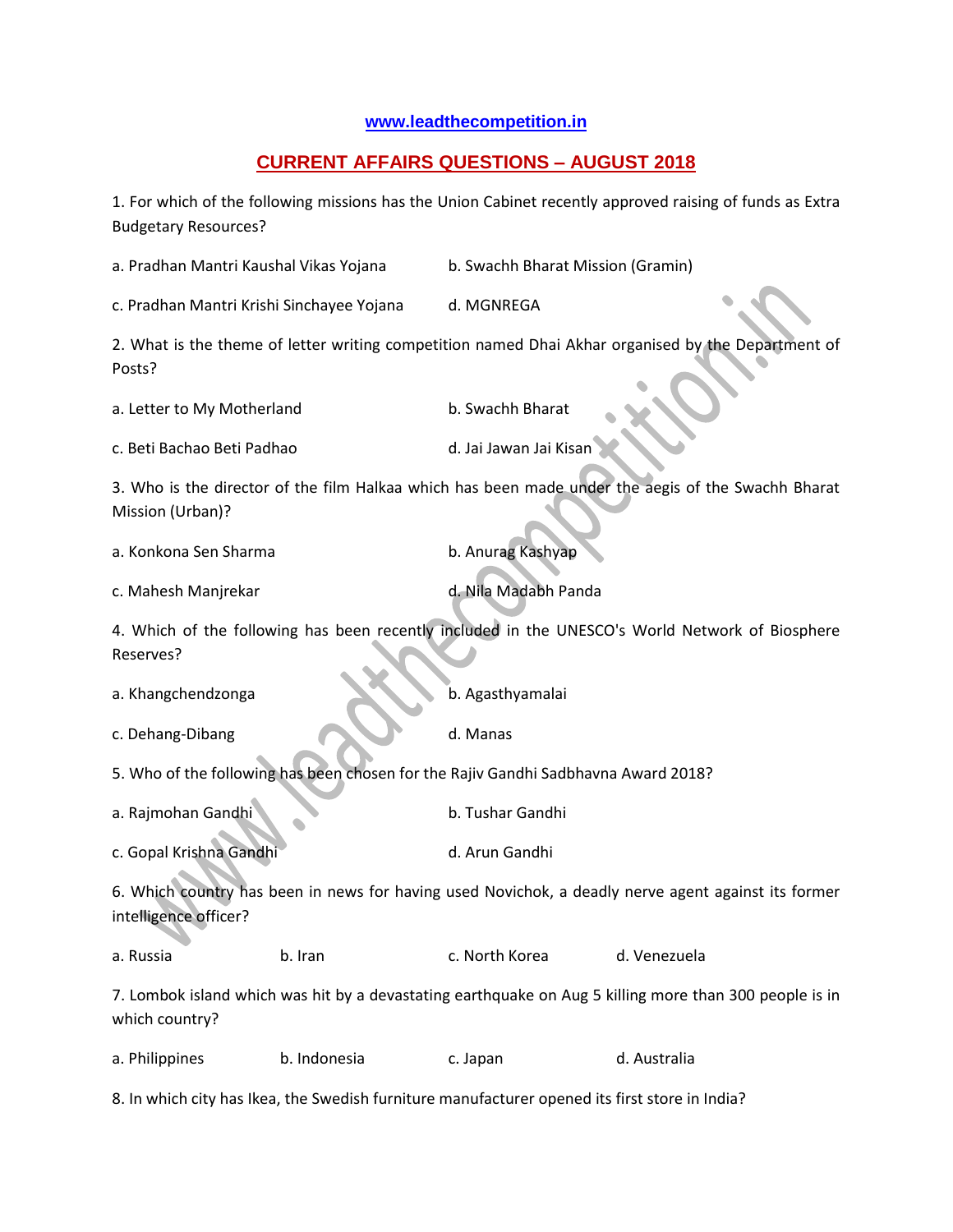| a. Bengaluru                                                                                                                                    | b. Pune                                                                                              | c. Gurugram                                                                 | d. Hyderabad                                                                                      |  |  |  |  |
|-------------------------------------------------------------------------------------------------------------------------------------------------|------------------------------------------------------------------------------------------------------|-----------------------------------------------------------------------------|---------------------------------------------------------------------------------------------------|--|--|--|--|
| 9. President of which of the following countries survived a drone attack on his life recently?                                                  |                                                                                                      |                                                                             |                                                                                                   |  |  |  |  |
| a. Brazil                                                                                                                                       | b. Venezuela                                                                                         | c. Columbia                                                                 | d. Cuba                                                                                           |  |  |  |  |
|                                                                                                                                                 | 10. Which of the following states has launched a smartphone distribution scheme called Mobile Tihar? |                                                                             |                                                                                                   |  |  |  |  |
| a. Rajasthan                                                                                                                                    | b. Madhya Pradesh                                                                                    | c. Chhattisgarh                                                             | d. Uttarakhand                                                                                    |  |  |  |  |
|                                                                                                                                                 |                                                                                                      |                                                                             | 11. Which State has become the first in the country to implement the National Policy on Biofuels? |  |  |  |  |
| a. Rajasthan                                                                                                                                    | b. Tamil Nadu                                                                                        | c. Kerala                                                                   | d. Maharashtra                                                                                    |  |  |  |  |
|                                                                                                                                                 |                                                                                                      | 12. Of which country has Mr. Emmerson Mnangagwa been elected the President? |                                                                                                   |  |  |  |  |
| a. Uganda                                                                                                                                       | b. Liberia                                                                                           | c. Zimbabwe                                                                 | d. Ethiopia                                                                                       |  |  |  |  |
| 13. To how many beneficiaries have cooking gas connections been distributed under the Pradhan Mantri<br>Ujjwala Yojana till date?               |                                                                                                      |                                                                             |                                                                                                   |  |  |  |  |
| a. One crore                                                                                                                                    | b. Two crores                                                                                        | c. Three crores                                                             | d. Five crores                                                                                    |  |  |  |  |
|                                                                                                                                                 |                                                                                                      |                                                                             | 14. Which country recently launched its first hypersonic aircraft name Xingkong-2 (Starry Sky-2)? |  |  |  |  |
| a. China                                                                                                                                        | b. Japan                                                                                             | c. South Korea                                                              | d. North Korea                                                                                    |  |  |  |  |
| 15. With which country does India conduct the joint military exercise Maitree?                                                                  |                                                                                                      |                                                                             |                                                                                                   |  |  |  |  |
| a. Singapore                                                                                                                                    | b. Sri Lanka                                                                                         | c. Thailand                                                                 | d. Indonesia                                                                                      |  |  |  |  |
| 16. What is the cashback (on GST amount) offered for Digital Transactions done via BHIM, Rupay or<br>USSD mode as announced by the GST Council? |                                                                                                      |                                                                             |                                                                                                   |  |  |  |  |
| a. 20% upto Rs. 100                                                                                                                             |                                                                                                      | b. 10% upto Rs. 200                                                         |                                                                                                   |  |  |  |  |
| c. 20% upto Rs. 200                                                                                                                             |                                                                                                      | d. 10% upto Rs. 100                                                         |                                                                                                   |  |  |  |  |
| 17. Which State has launched One District, One Product scheme to enhance skills of local people and<br>provide employment?                      |                                                                                                      |                                                                             |                                                                                                   |  |  |  |  |
| a. Rajasthan                                                                                                                                    | b. Gujarat                                                                                           | c. Maharashtra                                                              | d. Uttar Pradesh                                                                                  |  |  |  |  |
| 18. Justice Gita Mittal was recently sworn in as the first female Chief Justice of High Court of -                                              |                                                                                                      |                                                                             |                                                                                                   |  |  |  |  |
| a. Jammu & Kashmir                                                                                                                              | b. Delhi                                                                                             | c. Uttarakhand                                                              | d. Chandigarh                                                                                     |  |  |  |  |
| 19. Balramji Dass Tandon who passed away on 14 August 2018 was the serving Governor of which<br>State?                                          |                                                                                                      |                                                                             |                                                                                                   |  |  |  |  |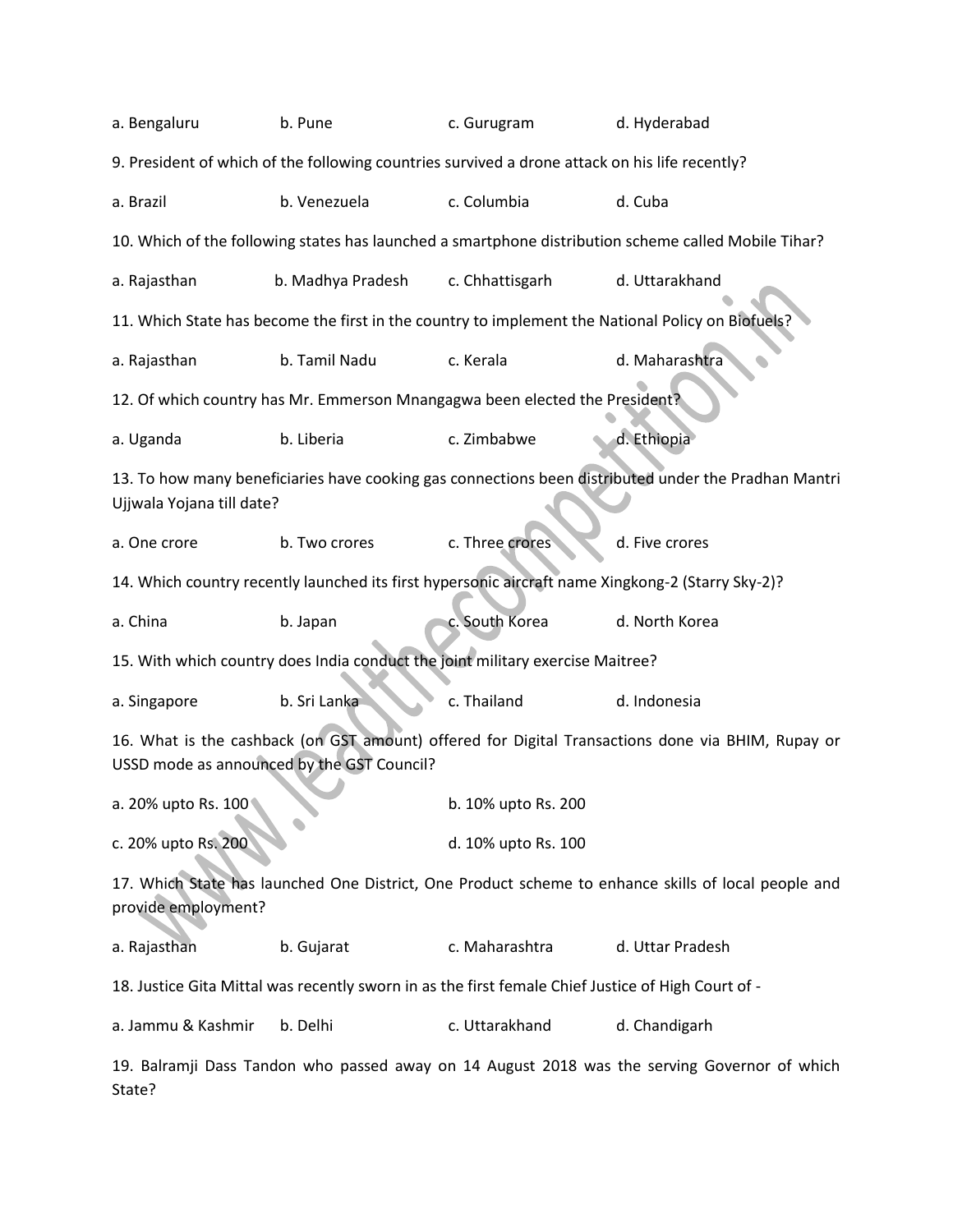| a. Jharkhand<br>b. Chhattisgarh                                                                                                 |                   | c. Odisha                 | d. Telangana                                                                                   |  |  |  |
|---------------------------------------------------------------------------------------------------------------------------------|-------------------|---------------------------|------------------------------------------------------------------------------------------------|--|--|--|
| 20. Who of the following has won the Rogers Cup Tennis tournament 2018?                                                         |                   |                           |                                                                                                |  |  |  |
| a. Roger Federer                                                                                                                | b. Rafael Nadal   | c. Novak Djokovic         | d. Stefano Tsitsipas                                                                           |  |  |  |
| 21. Who of the following has been chosen as the Road Safety Brand Ambassador by the Ministry of Road<br>Transport and Highways? |                   |                           |                                                                                                |  |  |  |
| a. Akshay Kumar                                                                                                                 | b. Salman Khan    | c. Shah Rukh Khan         | d. Aamir Khan                                                                                  |  |  |  |
| 22. Usha Ananthasubramanian, who was dismissed from service on the last day of her retirement was<br>the CEO/MD of which bank?  |                   |                           |                                                                                                |  |  |  |
| a. Bandhan Bank                                                                                                                 |                   | b. Punjab National Bank   |                                                                                                |  |  |  |
| c. Bank of India                                                                                                                |                   | d. Allahabad Bank         |                                                                                                |  |  |  |
| 23. Genome sequencing of which of the following has been achieved by worldwide scientists recently?                             |                   |                           |                                                                                                |  |  |  |
| a. Wheat                                                                                                                        | b. Maize          | c. Rice                   | d. Cotton                                                                                      |  |  |  |
| 24. Which company has launched VoIP service named WINGS?                                                                        |                   |                           |                                                                                                |  |  |  |
| a. Airtel                                                                                                                       | b. Reliance       | c. BSNL                   | d. Vodafone                                                                                    |  |  |  |
| 25. To which political party does Mr. Imran Khan, the new Prime Minister of Pakistan belong?                                    |                   |                           |                                                                                                |  |  |  |
| a. Awami League                                                                                                                 |                   | b. National Peoples Party |                                                                                                |  |  |  |
| c. Tehreek-e-Insaf                                                                                                              |                   | d. Republican Party       |                                                                                                |  |  |  |
| 26. Who of the following has become the first player to win all nine Masters 1000 tournaments?                                  |                   |                           |                                                                                                |  |  |  |
| a. Roger Federer                                                                                                                | b. Novak Djokovic | c. Rafael Nadal           | d. Andy Murray                                                                                 |  |  |  |
| 27. Whose autobiography is titled 281 and Beyond?                                                                               |                   |                           |                                                                                                |  |  |  |
| a. VVS Laxman                                                                                                                   | b. Rahul Dravid   | c. Ravi Shastri           | d. Saurav Ganguly                                                                              |  |  |  |
| 28. In which of the following cities was the first Humboldt Penguin chick born in India?                                        |                   |                           |                                                                                                |  |  |  |
| a. Kolkata                                                                                                                      | b. Delhi          | c. Mumbai                 | d. Chennai                                                                                     |  |  |  |
| organisations?                                                                                                                  |                   |                           | 29. Dr. G Satheesh Reddy has recently been appointed as the Chairman of which of the following |  |  |  |
| a. Indian Space Research Organisation                                                                                           |                   | b. NITI Aayog             |                                                                                                |  |  |  |

c. State Bank of India d. DRDO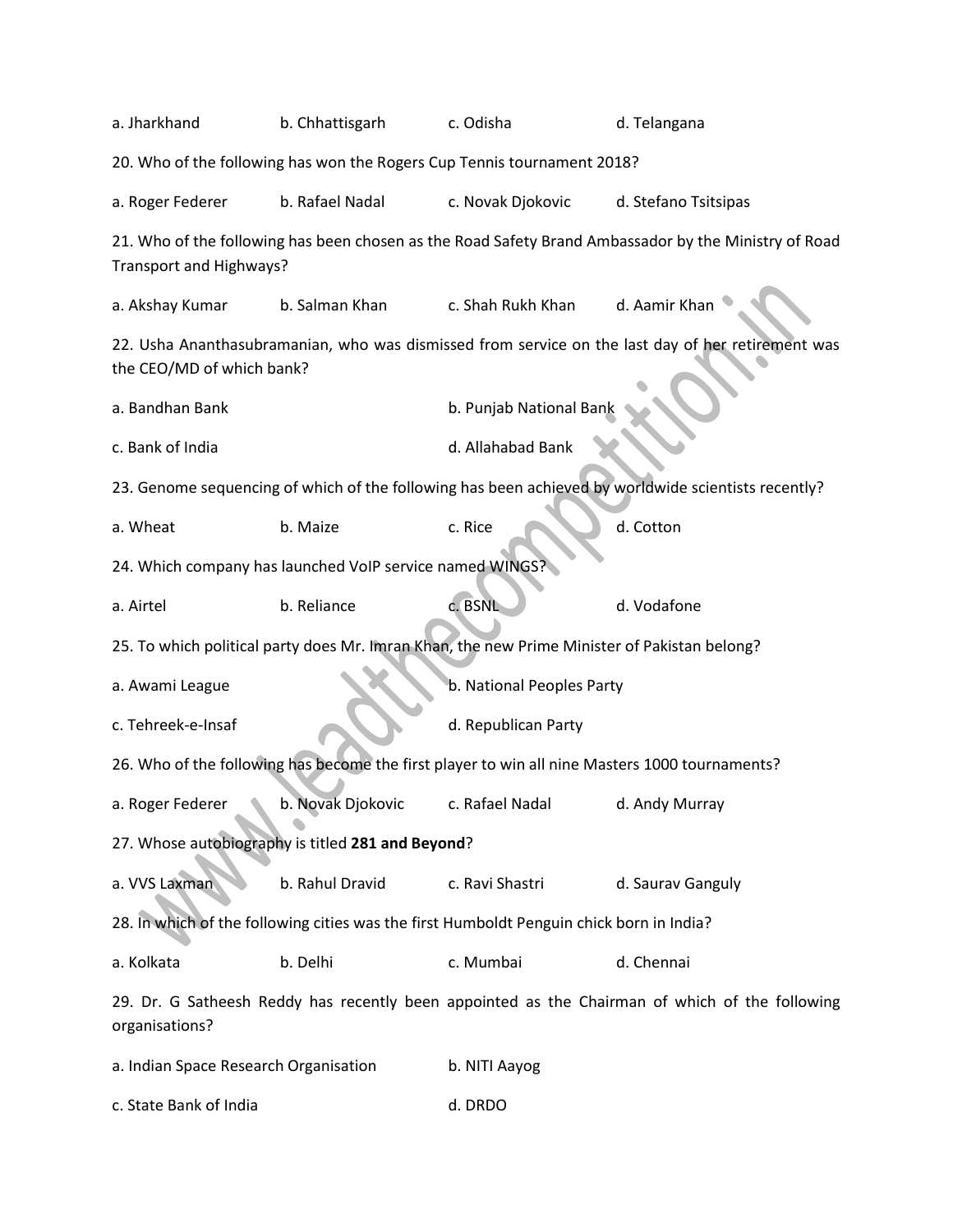30. Which month has been chosen to be observed as Poshan Maah (Nutrition Month) by the Govt of India? a. August b. September c. October d. November 31. Which company has become the first Indian company to cross 8 trillion rupees in market capitalisation? a. Reliance Industries b. TCS Ltd c. HDFC Bank d. Hindustan Lever 32. Scott Morrison is the new Prime Minister of which of the following countries? a. Canada b. Ireland c. New Zealand d. Australia 33. In which country was the Shanghai Cooperation Organisation Peace Mission Exercise held from 22 to 29 August 2018? a. China b. Kazhakstan c. Russia d. Tajikistan 34. Which Australian cricketer's autobiography is titled No Spin: My Autobiography? a. Shane Warne b. Ricky Ponting c. Brett Lee d. Craig McDermott 35. Which of the following cities was the venue of the 4th BIMSTEC Summit held from 30 to 31 August 2018? a. New Delhi b. Kathmandu c. Bangkok d. Dhaka 36. Which of the following companies has launched a project named Navlekha to allow Indian vernacular news publishers to get their content online? a. Microsoft b. Google c. Amazon d. Apple 37. As per the new Drone Regulations to come into force on 01.12.2018, drones will be allowed to fly upto a maximum altitude of a. 400 feet b. 400 meters c. 1000 feet d. 1000 meters 38. Which airline recently flew India's first biofuel powered flight? a. Indigo b. Spicejet c. Air India d. Vistara 39. Between which two cities was India's first biofuel powered flight operated recently? a. Jaipur and Delhi b. Ahmedabad and Mumbai c. Lucknow and Patna d. Dehradun and Delhi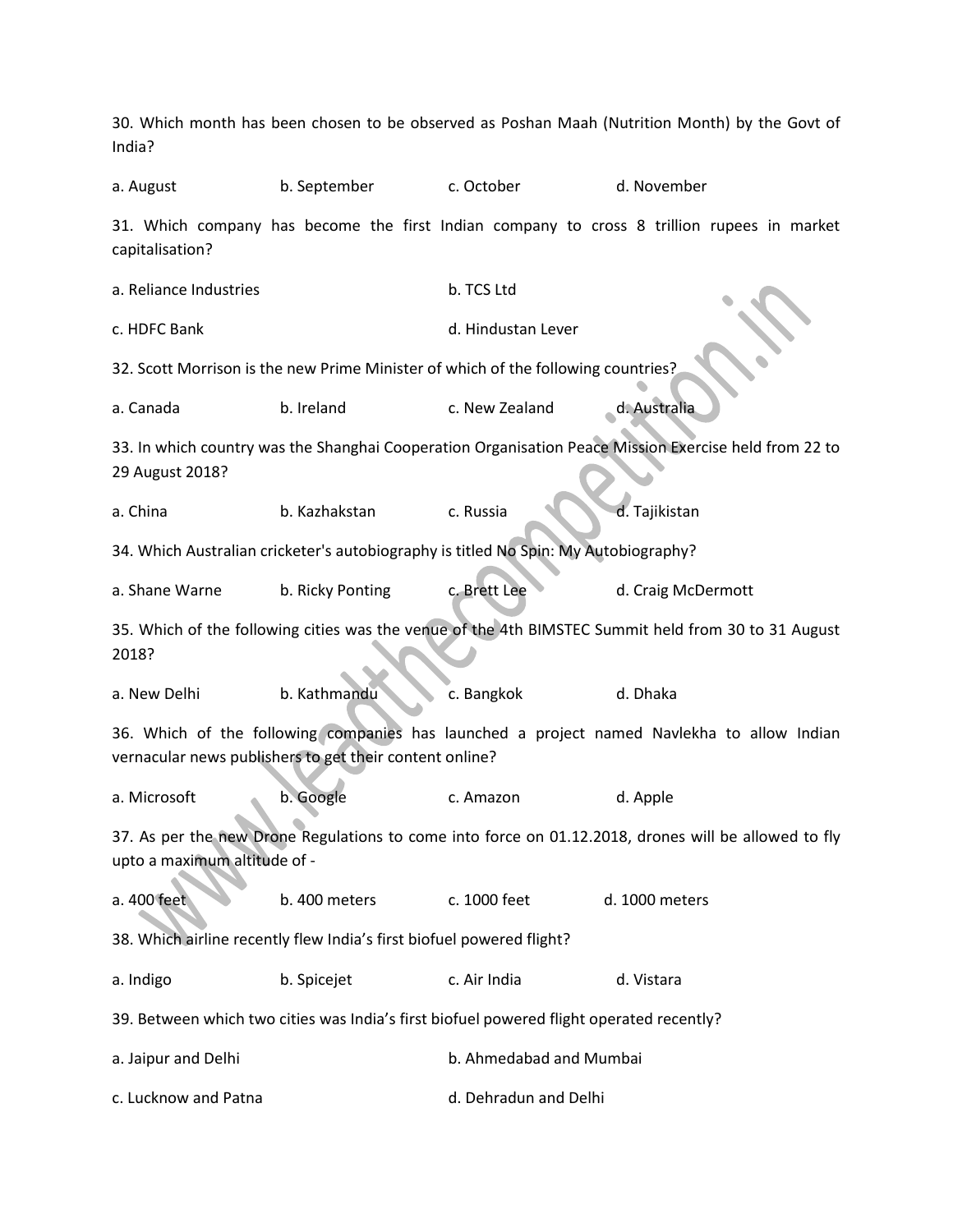40. The fuel used to operate India's first biofuel powered flight was extracted from which of the following plants? a. Jatropha b. Moringa c. Lantana d. Parthenium 41. Who of the following is the developer of the Neta app which was recently launched by the former President Shri Pranab Mukherjee? a. Vijay Sharma b. Pratham Mittal c. Phanindra Sama d. Ankit Bhati 42. Which international organization recently launched world's first blockchain bond named Bond-i? a. IMF b. World Bank c. European Union d. BRICS 43. Beyond the Lines is the autobiography of which famous journalist who passed away recently? a. Tarun Sagar b. Vijay Chavan c. Gurudas Kamat d. Kuldip Nayyar 44. To which country did Kofi Annan, the former UN Secretary General, who passed away in Aug 2018 belong? a. Ghana b. Portugal c. Austria d. Sweden 45. HeliNa is a helicopter launched version of which of the following missiles? a. Prithvi b. Agni c. Nag d. Trishul 46. Which country hosted the World Hindi Conference in August 2018? a. Maldives b. Mauritius c. Canada d. Nepal 47. As per the Ease of Living Index launched by the Central Govt, which city is not among top FOUR ranked cities in India? a. Pune b. Navi Mumbai c. Tirupati d. Hyderabad 48. As the Global Liveability Index released by Economic Intelligence Unit, London, which city has been ranked at No. 1 position? a. Vienna b. Sydney c. Osaka d. Melbourne 49. Which was the first Union Cabinet portfolio held by the former PM Shri Atal Bihari Vajpayee? a. Home Minister b. Defence Minister c. Foreign Minister d. Railway Minister 50. Which of the following schemes was launched during the tenure of Shri Atal Bihari Vajpayee? a. Pradhan Mantri Adarsh Gram Yojana b. Pradhan Mantri Gram Sadak Yojana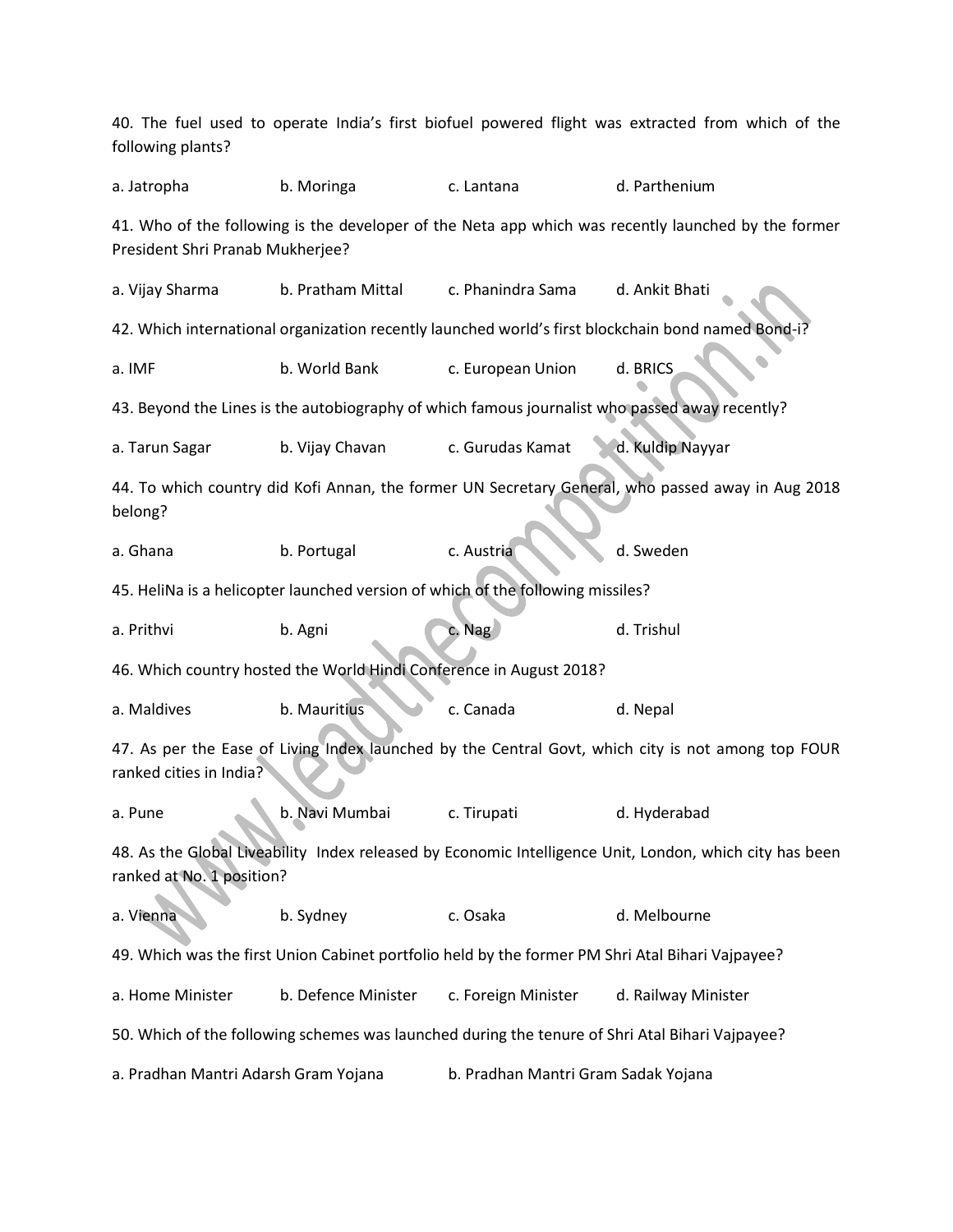| c. Janani Suraksha Yojana                                                                                                                | c. Pradhan Mantri Gramin Awas Yojana                                                                   |                 |  |  |
|------------------------------------------------------------------------------------------------------------------------------------------|--------------------------------------------------------------------------------------------------------|-----------------|--|--|
| 51. The birth anniversary of Shri Atal Bihari Vajpayee is observed in India as -                                                         |                                                                                                        |                 |  |  |
| a. Good Governance Day                                                                                                                   | b. National Integration Day                                                                            |                 |  |  |
| c. Civil Services Day                                                                                                                    | d. National Youth Day                                                                                  |                 |  |  |
|                                                                                                                                          | 52. Identify the first captain of India's one-day international cricket team who passed away recently? |                 |  |  |
| a. Sunil Gavaskar<br>b. Kapil Dev                                                                                                        | c. BS Bedi                                                                                             | d. Ajit Wadekar |  |  |
| 53. Which of the following produced a documentary on the President's Bodyguard, the oldest surviving<br>mounted unit of the Indian Army? |                                                                                                        |                 |  |  |
| a. National Geographic                                                                                                                   | b. Discovery                                                                                           |                 |  |  |
| c. Films Division, Gol                                                                                                                   | d. Dharma Productions                                                                                  |                 |  |  |
| 54. For which of the following books was VS Naipaul awarded the Booker Prize?                                                            |                                                                                                        |                 |  |  |
| a. A House for Mr. Biswas                                                                                                                | b. In a Free State                                                                                     |                 |  |  |
| c. A Bend in the River                                                                                                                   | d. An Area of Darkness                                                                                 |                 |  |  |
| 55. Who of the following has been elected as the new Deputy Chairperson of Rajya Sabha?                                                  |                                                                                                        |                 |  |  |
| a. BK Hariprasad                                                                                                                         | b. Harivansh Narayan Singh                                                                             |                 |  |  |
| c. Ravindra Kishore Sinha                                                                                                                | d. Rajeev Chandrashekhar                                                                               |                 |  |  |
| 56. As per the recent amendments what is the colour combination for displaying registration mark on<br>battery operated vehicles?        |                                                                                                        |                 |  |  |
| a. White on green background                                                                                                             | b. Black on green background                                                                           |                 |  |  |
| c. Yellow on green background                                                                                                            | d. Yellow on green background                                                                          |                 |  |  |
| 57. Who of the following has been awarded the Outstanding Parliamentarian Award 2017?                                                    |                                                                                                        |                 |  |  |
| a. Shri Bhartruhari Mahtab                                                                                                               | b. Smt Najma Heptullah                                                                                 |                 |  |  |
| c. Shri Ghulam Nabi Azad                                                                                                                 | d. Shri Dinesh Trivedi                                                                                 |                 |  |  |
| 58. In which of these banks has the Govt approved acquisition of controlling stake by LIC thus reducing<br>Govt share to less than 50%?  |                                                                                                        |                 |  |  |
| a. Corporation Bank                                                                                                                      | b. IDBI Bank                                                                                           |                 |  |  |

| a. Corporation Bank | b. IDBI Bank |
|---------------------|--------------|
| c. NABARD           | d. SIDBI     |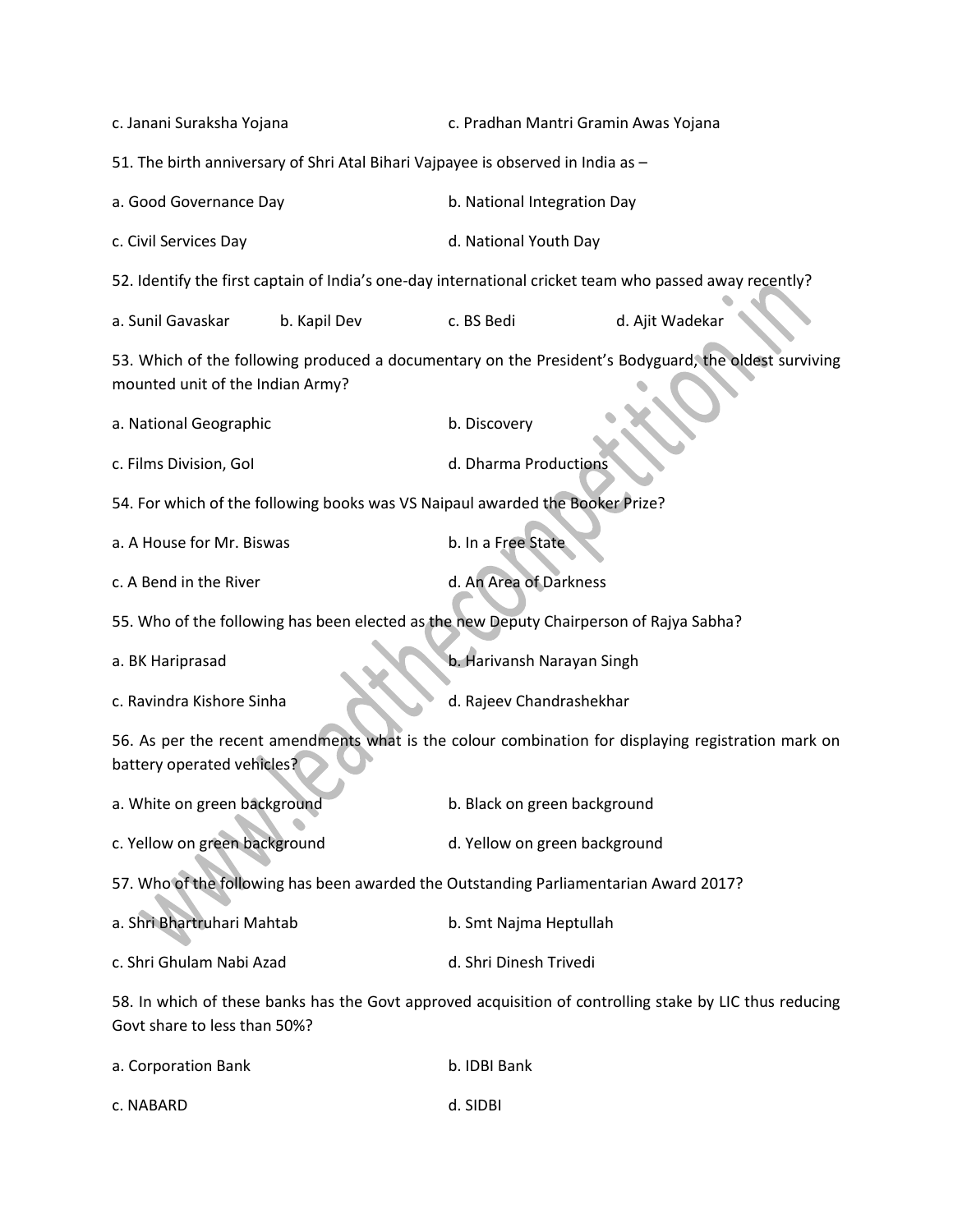59. The Constitution (One hundred and twenty third) Amendment Bill, 2017 introduced in Parliament relates to which of the following?

a. Constitutional Status to National Commission for Backward Classes

b. Prevention of Atrocities on SCs and STs

c. Decriminalising Section 377 of Indian Penal Code

d. Grant of special status to Jammu and Kashmir

60. Which country won the Women's Hockey World Cup 2018 held in London?

a. Spain b. Malaysia c. India d. Netherlands

61. In the World Badminton Championships 2018 which position was secured by Indian shuttler PV Sindhu?

a. First b. Second c. Third d. Fourth

62. अतूल्य भारत की अमूल्य निधि (Invaluable Treasures of Incredible India) is the new tagline of which of the following?

a. NITI Aayog b. ITDC c. Geographical Indications d. IRCTC

## **Answers**

|                   |      |  | 1. b 2. a 3. d 4. a 5. c 6. a 7. b 8. d 9. b          |      |       | 10.c  |
|-------------------|------|--|-------------------------------------------------------|------|-------|-------|
|                   |      |  | 11.a 12.c 13.d 14.a 15.c 16.a 17.d                    | 18.a | 19. b | 20.b  |
|                   |      |  | 21. a 22. d 23. a 24. c 25. c 26. b 27. a 28. c 29. d |      |       | 30. b |
|                   |      |  | 31. a 32. d 33. c 34. a 35. b 36. b 37. a             | 38.b | 39.d  | 40.a  |
| 41. b 42. b       |      |  | 43.d 44.a 45.c 46.b 47.d 48.a                         |      | 49.c  | 50.b  |
| 51.a              | 52.d |  | 53.a 54.b 55.b 56.c 57.a                              | 58.b | 59.a  | 60.d  |
| $61.\overline{b}$ | 62.c |  |                                                       |      |       |       |

## **Additional information on some of the answers**

1. The approval has been accorded for raising Rs. 15,000 crore as Extra Budgetary Resources (Gol Fully Serviced Bonds) for Swachh Bharat Mission (Gramin) [SBM(G)] during the financial year 2018-19 through NABARD.